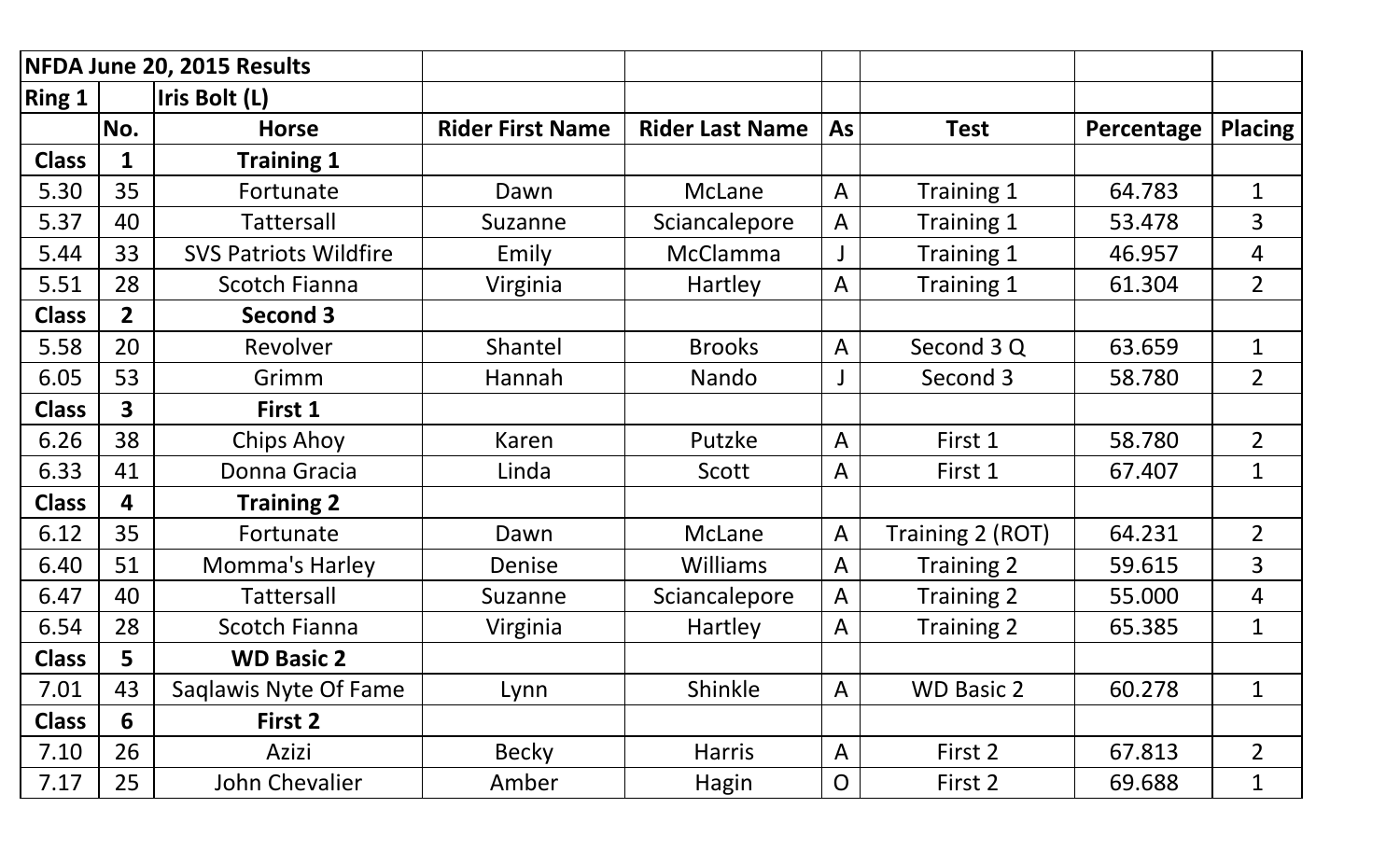| <b>Class</b> | $\overline{\mathbf{z}}$ | <b>WD Level 1-1</b>    |                |                 |                |                    |        |                |
|--------------|-------------------------|------------------------|----------------|-----------------|----------------|--------------------|--------|----------------|
| 7.38         | 30                      | <b>Lil Ruff Pistol</b> | Carole         | Jackson         | A              | WD Level 1-1       | 65.676 | $\mathbf{1}$   |
| 7.47         | 46                      | Zeta                   | Stephanie      | Stalvey         | $\overline{O}$ | WD Level 1-1       | elim.  | elim.          |
| 7.56         | 52                      | NJoy the Ride          | <b>Brandi</b>  | Tate            | O              | WD Level 1-1       | 59.459 | 2 <sup>1</sup> |
| <b>Class</b> | 8                       | Fourth 1               |                |                 |                |                    |        |                |
| 8.05         | 16                      | Pop Art                | Karin          | Andra           | A              | Fourth 1           | 63.784 | $\mathbf{1}$   |
| <b>Class</b> | 9                       | Third 3                |                |                 |                |                    |        |                |
| 8.12         | 36                      | <b>Divine</b>          | Andrea         | Mitchell        | A              | Third 3            | 67.179 | $\mathbf{1}$   |
| <b>Class</b> | 10                      | Third 1                |                |                 |                |                    |        |                |
| 8.19         | 53                      | Grimm                  | Hannah         | Nando           |                | Third 1            | 63.939 | $\mathbf{1}$   |
| <b>Class</b> | 11                      | <b>Training 3</b>      |                |                 |                |                    |        |                |
| 6.19         | 37                      | <b>Anne's Dream</b>    | Jill           | <b>Morris</b>   | A              | Training 3 Q (ROT) | 58.183 | 4              |
| 8.26         | 41                      | Donna Gracia           | Linda          | Scott           | A              | Training 3         | 67.727 | $\mathbf{1}$   |
| 8.33         | 40                      | Tattersall             | Suzanne        | Sciancalepore   | A              | Training 3 Q       | 60.000 | 3              |
| 8.40         | 51                      | Momma's Harley         | Denise         | <b>Williams</b> | A              | Training 3 Q       | 63.864 | $\overline{2}$ |
| <b>Class</b> | 12                      | <b>WD Basic 4 Q</b>    |                |                 |                |                    |        |                |
| 8.47         | 43                      | Saglawis Nyte Of Fame  | Lynn           | Shinkle         | A              | WD Basic 4 Q       | 59.708 | $\mathbf 1$    |
| <b>Class</b> | 13                      | <b>WD Level 1-3</b>    |                |                 |                |                    |        |                |
| 8.56         | 52                      | NJoy the Ride          | <b>Brandi</b>  | Tate            | $\mathsf{O}$   | WD Level 1-3       | 62.895 | $\mathbf{1}$   |
| <b>Class</b> | 14                      | <b>WD Level 2-2</b>    |                |                 |                |                    |        |                |
| 9.05         | 50                      | Apttobe Rowdyote       | Hannah         | Whray           |                | WD Level 2-2       | 67.907 | $\mathbf{1}$   |
| Class        | $14-A$                  | WD Level 2-1           |                |                 |                |                    |        |                |
| 9.14         | 17                      | Party at the Ritz      | <b>Barbara</b> | Aponte          | A              | WD Level 2-1       | 73.800 | $\mathbf{1}$   |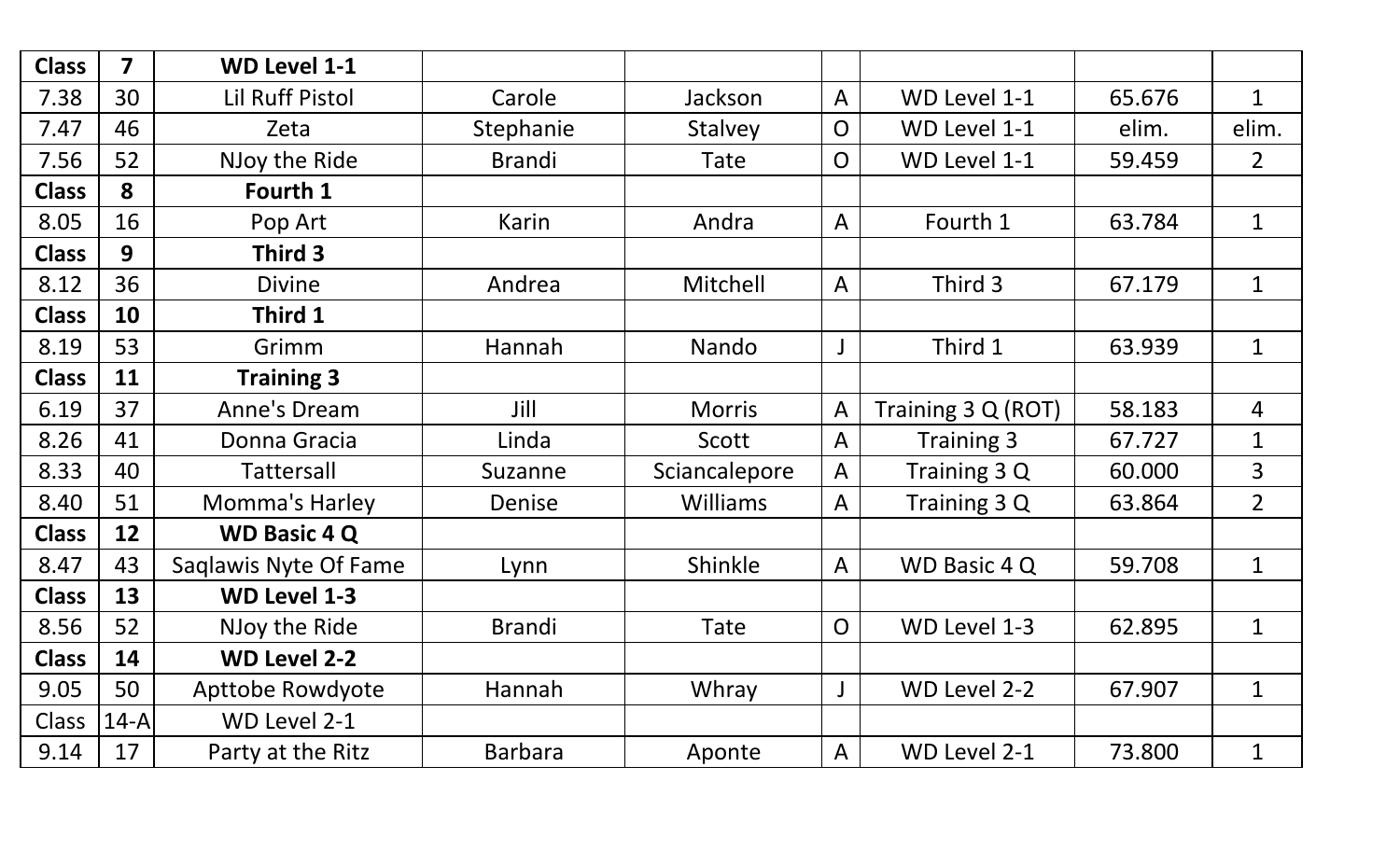| <b>Class</b>  | 15         | First 3 Q                    |                         |                        |                |                |            |                |
|---------------|------------|------------------------------|-------------------------|------------------------|----------------|----------------|------------|----------------|
| 9.37          | 26         | Azizi                        | <b>Becky</b>            | <b>Harris</b>          | $\mathsf{A}$   | First 3 Q      | 65.000     | $\mathbf{1}$   |
| 9.44          | 25         | <b>John Chevalier</b>        | Amber                   | Hagin                  | $\mathsf{O}$   | First 3 Q      | 63.676     | $\overline{2}$ |
| <b>Class</b>  | 16         | <b>WD Level 1-2</b>          |                         |                        |                |                |            |                |
| 9.51          | 30         | <b>Lil Ruff Pistol</b>       | Carole                  | Jackson                | A              | WD Level 1-2   | 59.459     | $\mathbf{1}$   |
| 10.00         | 46         | Zeta                         | Stephanie               | <b>Stalvey</b>         | O              | WD Level 1-2   | scr.       | scr.           |
| <b>Class</b>  | 17         | <b>WD Level 2-4</b>          |                         |                        |                |                |            |                |
| 10.09         | 50         | Apttobe Rowdyote             | Hannah                  | Whray                  |                | WD Level 2-4   | 66.875     | $\mathbf 1$    |
| <b>Class</b>  | 18         | WD Level 1-4 Q               |                         |                        |                |                |            |                |
| 10.18         | 17         | Party at the Ritz            | <b>Barbara</b>          | Aponte                 | $\overline{A}$ | WD Level 1-4 Q | 69.111     | $\mathbf 1$    |
| 10.27         | 34         | <b>Hollywoods Dancer</b>     | Emily                   | <b>McClamma</b>        |                | WD Level 1-4 Q | 62.000     | $\overline{2}$ |
|               |            |                              |                         |                        |                |                |            |                |
|               |            |                              |                         |                        |                |                |            |                |
| <b>Ring 2</b> |            | <b>Suzanne Graham</b>        |                         |                        |                |                |            |                |
|               | No.        | <b>Horse</b>                 | <b>Rider First Name</b> | <b>Rider Last Name</b> | <b>As</b>      | <b>Test</b>    | Percentage | <b>Placing</b> |
| <b>Class</b>  | 19         | <b>Intro A</b>               |                         |                        |                |                |            |                |
| 6.30          | 19         | Misu Koran III               | Jessalynn               | <b>Bennett</b>         |                | Intro A        | 65.000     | 3              |
| 6.37          | 47         | <b>Great Pass</b>            | <b>Darius</b>           | Taylor                 |                | Intro A        | 68.438     | $\mathbf 1$    |
| 6.51          | 39         | Ellinoir                     | Anne                    | Raisner                | A              | Intro A        | 66.250     | $\overline{2}$ |
| <b>Class</b>  | <b>19A</b> | <b>Intro A</b>               |                         |                        |                |                |            |                |
| 6.44          | 48         | <b>JM Two Timing Temon</b>   | Amber                   | <b>Hagin</b>           | $\overline{O}$ | Intro A        | 70.938     | $\mathbf{1}$   |
| <b>Class</b>  | 20         | Intro C                      |                         |                        |                |                |            |                |
| 6.58          | 23         | Ginger                       | Linda                   | Dennis                 | $\mathsf{A}$   | Intro C        | 66.250     | $\mathbf{1}$   |
| 7.05          | 27         | Czechmate                    | Ellen                   | Hartley                | A              | Intro C        | 64.750     | $\overline{3}$ |
| 7.12          | 33         | <b>SVS Patriots Wildfire</b> | Emily                   | <b>McClamma</b>        |                | Intro C        | 50.750     | 4              |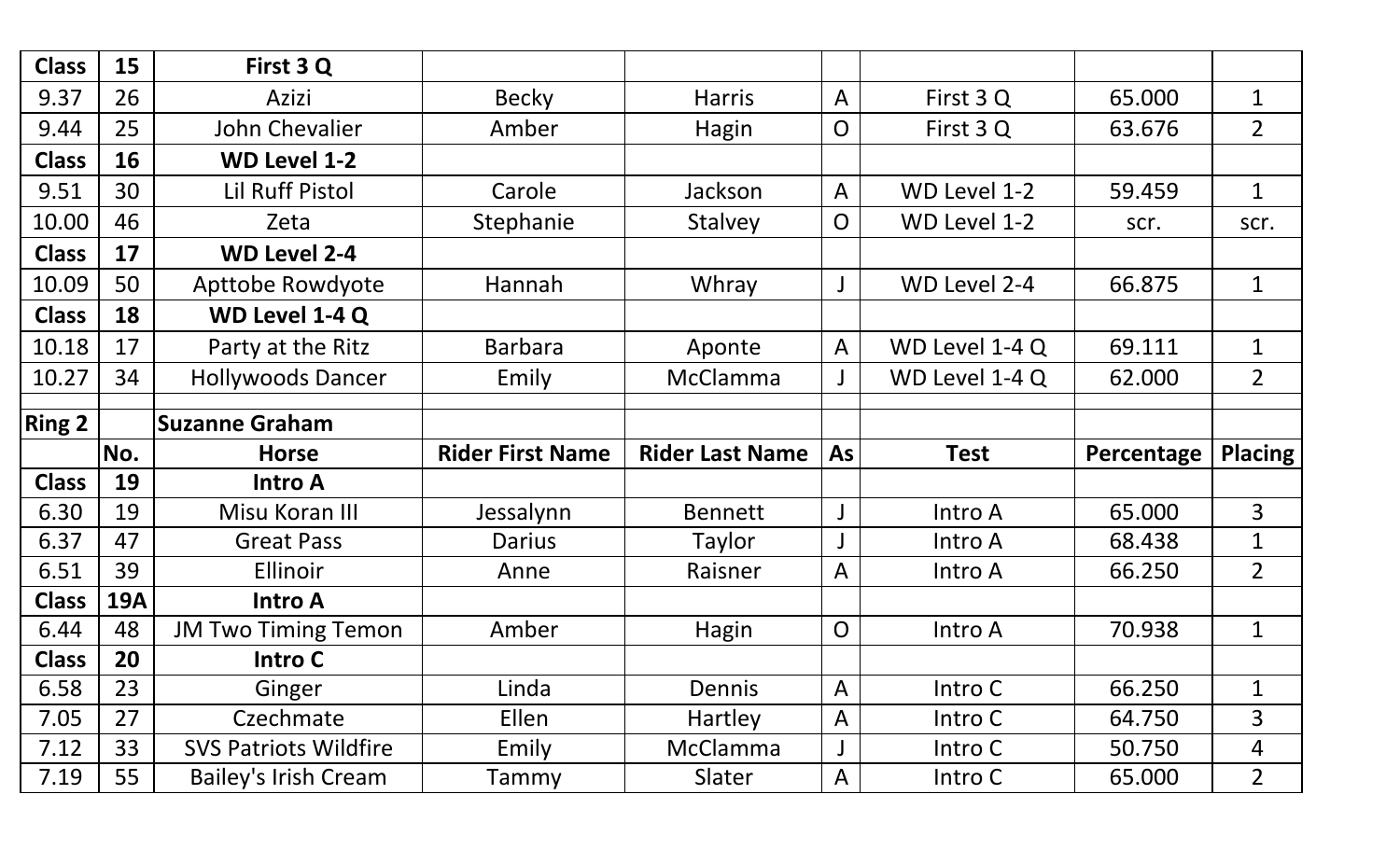| <b>Class</b> | 21 | <b>WD Intro 2</b>           |           |                |                |            |        |                |
|--------------|----|-----------------------------|-----------|----------------|----------------|------------|--------|----------------|
| 7.28         | 31 | Briga San                   | Pam       | Klavon         | $\overline{A}$ | WD Intro 2 | 70.625 | $\mathbf 1$    |
| 7.37         | 22 | <b>JM Two Timing Temon</b>  | Ermolene  | Cox            |                | WD Intro 2 | 67.708 | $\overline{2}$ |
| <b>Class</b> | 22 | <b>Walk</b>                 |           |                |                |            |        |                |
| 7.46         | 19 | Misu Koran III              | Jessalynn | <b>Bennett</b> |                | Walk       | 68.750 | $\mathbf{1}$   |
| <b>Class</b> | 23 | <b>WD Intro 3</b>           |           |                |                |            |        |                |
| 7.55         | 24 | Dar Sonny's Cupid           | Diana     | Gibson         | $\mathsf{A}$   | WD Intro 3 | 66.458 | $\overline{2}$ |
| 8.04         | 44 | Rusty                       | Pamela    | Smith          | $\mathsf{A}$   | WD Intro 3 | 64.168 | $\overline{3}$ |
| 8.13         | 21 | Heza Barpasser Kid          | Jackie    | <b>Brotski</b> | A              | WD Intro 3 | scr.   | scr.           |
| 8.22         | 29 | <b>Hollywoods Dancers</b>   | Jayci     | Ihlenfeldt     |                | WD Intro 3 | 67.708 | $\mathbf 1$    |
| 8.31         | 31 | Briga San                   | Pam       | Klavon         | A              | WD Intro 3 | 63.958 | $\overline{4}$ |
| <b>Class</b> | 24 | <b>WD Intro 1</b>           |           |                |                |            |        |                |
| 8.54         | 22 | <b>JM Two Timing Temon</b>  | Ermolene  | Cox            |                | WD Intro 1 | 70.358 | $\mathbf 1$    |
| <b>Class</b> | 25 | Intro B                     |           |                |                |            |        |                |
| 9.01         | 47 | <b>Great Pass</b>           | Darius    | Taylor         |                | Intro B    | 67.813 | $\overline{2}$ |
| 9.08         | 39 | <b>Ellinoir</b>             | Anne      | Raisner        | $\overline{A}$ | Intro B Q  | 66.250 | $\overline{4}$ |
| 9.15         | 40 | Misu Koran III              | Amber     | Hagin          | $\overline{O}$ | Intro B    | 66.250 | 5              |
| 9.22         | 23 | Ginger                      | Linda     | Dennis         | $\mathsf{A}$   | Intro B Q  | 69.375 | $\mathbf 1$    |
| 9.29         | 27 | Czechmate                   | Ellen     | Hartley        | $\overline{A}$ | Intro B Q  | 67.813 | $\overline{3}$ |
| 9.38         | 55 | <b>Bailey's Irish Cream</b> | Tammy     | Slater         | A              | Intro BQ   | 63.757 | 6              |